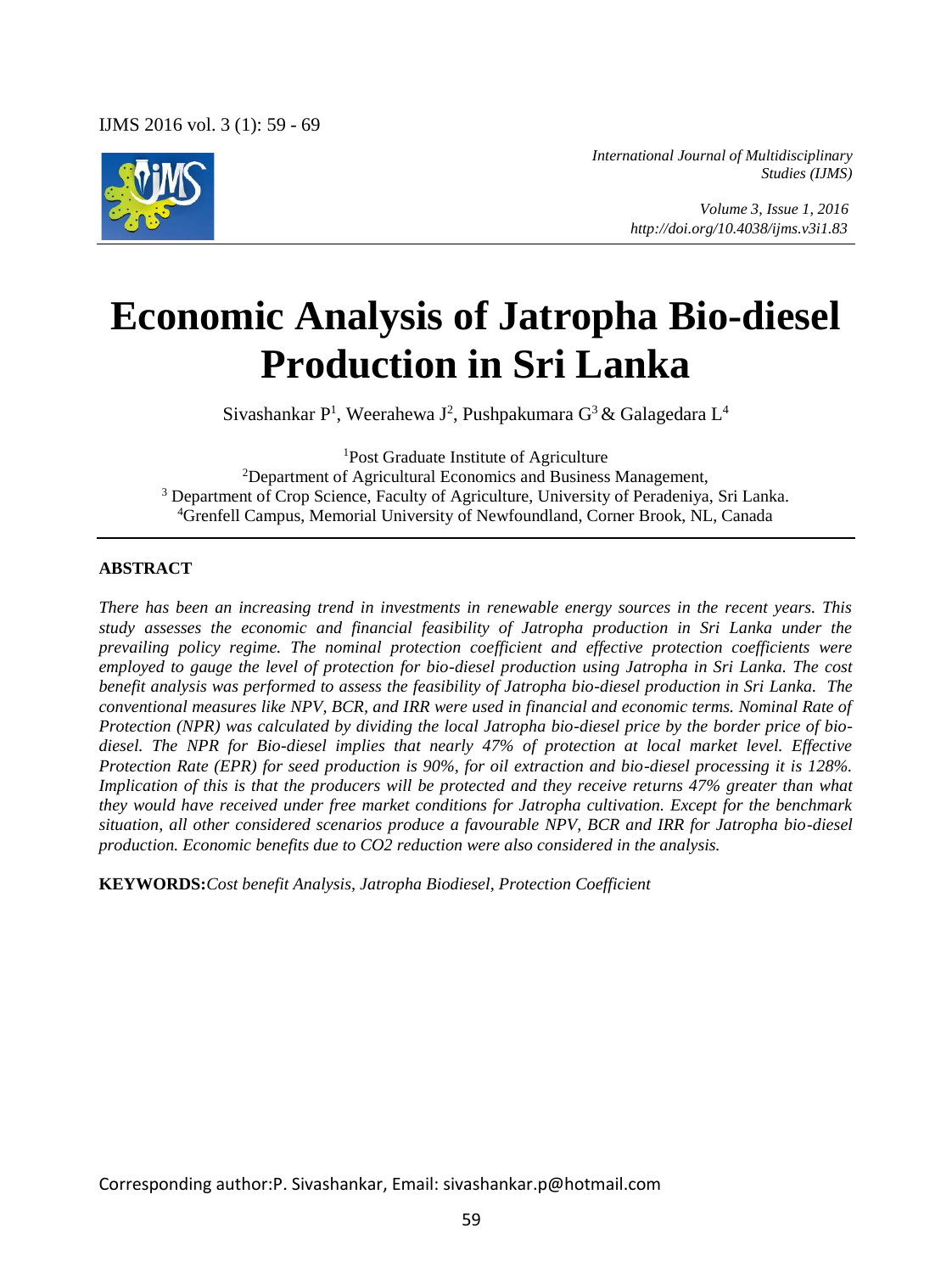## **1. INTRODUCTION**

Oil crises in the recent years have revealed the heavy dependence of industrialized countries on non renewable, finite fossil energy resources. This has led to immense investments on research and development of alternative renewable energy sources in the last two decades in many countries. Biofuel is such a renewable energy source which has been practiced and tested in many developing countries. This type of venture is environmentally friendly, since it reduces the green house gases. Emissions from burning fossil fuels are causing serious changes such as global warming and ozone depletion, which are expected to have significant long-term effects on the global climate. Benefits from biofuel production include reduction in carbon emissions, job creation, poverty alleviation, and improvement of socio-economic conditions of the rural people, especially the rural poor (Francis et al., 2005; Tomomatsu and Swallow, 2007; and Pushpakumara et al., 2008). Multidimensional long term benefits of biofuels have created a growing interest in biofuel production in the developing countries.

Commonest biofuel types are biodiesel and bioethanol. Bio-diesel is produced from oil crops like rapeseed (Brassica napus), sunflower (Helianthus annuus), Jatropha (Jatrophacurcas L.) and soybean (Glycine max) while bio ethanol is produced from starch crops like sugarcane, wheat and corn. Usage of food crops in bio-diesel production is a threat to food security. The current trend is bio-diesel extraction from non-edible, oil-bearing trees such as Jatropha, Pongamia, Castor and Neem (Lele, 2008).

Jatropha is a drought tolerant plant which can grow even in marginal conditions and is widely adapted to tropical climate (Francis et al., 2005 and Rajagopal, 2008). Its adaptability to marginal conditions is an advantageous feature, which other oil producing crops do not have (Pushpakumara et al., 2008), thus it has the

ability to reclaim problematic lands and restore eroded areas (Francis et al., 2005). Among energy crops, Jatropha has been extensively practiced in developing countries of Asian, African, and Latin American continents. Countries in Asia and Africa have been involved in Jatropha cultivation mainly targeting the rural poor, with an expectation of alleviating poverty. Jatropha is not popular as an energy crop among Sri Lankans. The current Jatropha ventures are at initial stages and limited to investments made by NGOs, and private firms which receive foreign assistance. Its feasibility as a renewable energy source has not been adequately assessed in previous occasions.

Given this context, this study assesses feasibility of growing Jatropha for biodiesel production in Sri Lanka. Is it worth for Sri Lanka to produce Jatropha biodiesel? The objectives of this study are of two folds: (a) estimating the trade protection received by Jatropha farmers during Jatropha cultivation, Jatropha oil extraction and Biodiesel extraction levels and (b) assessing the financial and economic feasibility of Jatropha biodiesel production in Sri Lanka. Answers to these questions will support the debate, whether Jatropha biodiesel should be produced in Sri Lanka or not and whether these farmers receive a trade protection from importation of substitute products from neighboring countries. If the Jatropha production is economically feasible and farmers also receive a protection, Jatropha cultivation can be initiated to produce biodiesel. This would have positive implications in rural development as well as the Macroeconomic parameters.

## **2. LITERATURE REVIEW**

Feasibility studies in Africa and in Indian states are more relevant to the research in question. A Kenyan based study has compared Jatropha with food crops. Study concludes that Jatropha is only feasible as a fence crop and should not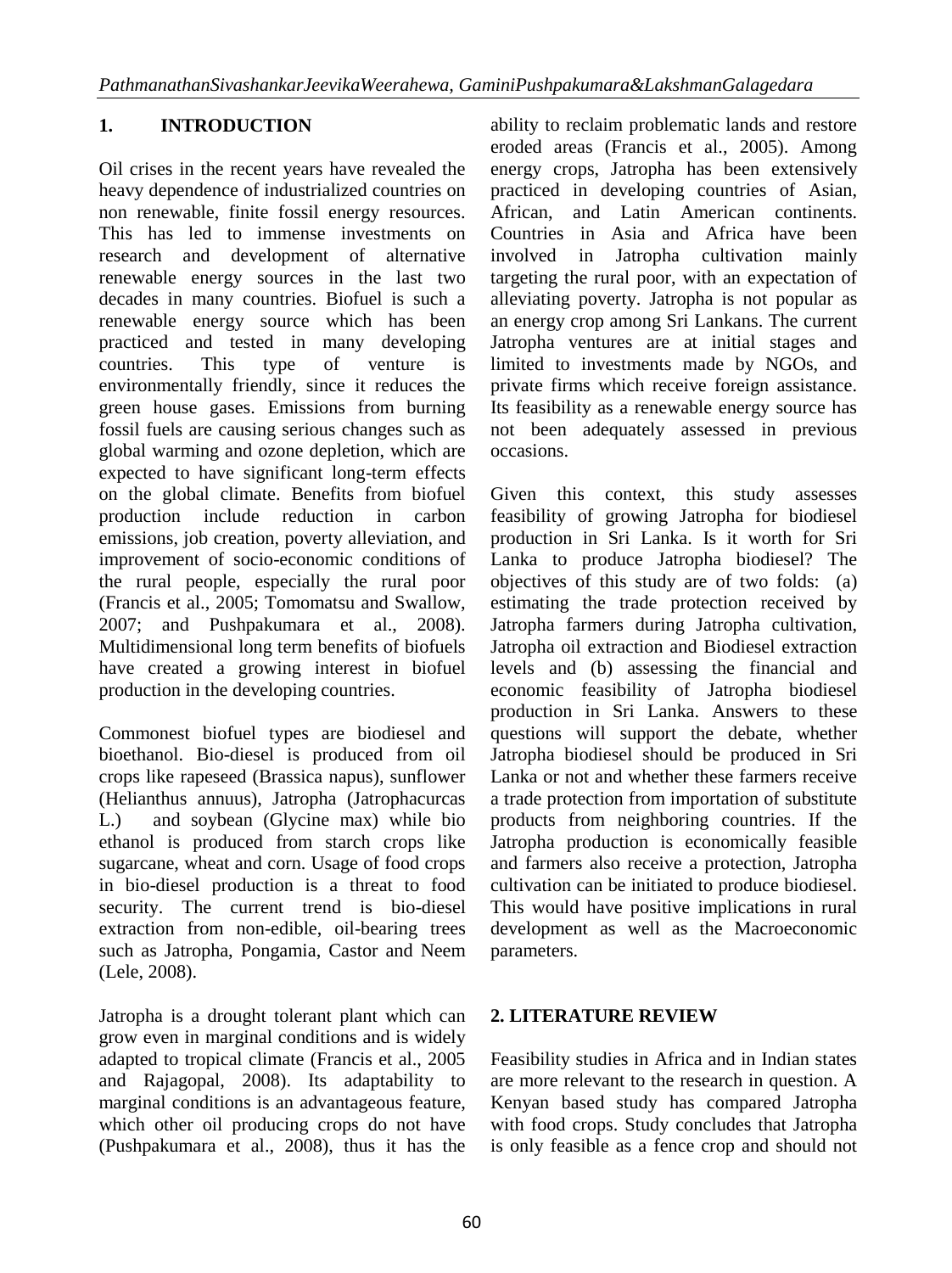be planted as a monocrop (Morra et al., 2009). If the fixed costs are minimized Jatropha production will be more cost effective than the food crops. Mogaka et al. (2010) studied the feasibility of using Jatropha as an alternative energy source for the rural households in the coastal areas of Kenya. The venture is profitable when the seed price is doubled and project worthiness parameters meet the satisfactory levels.

Potential of biofuel production from Jatropha cultivation in wastelands and subsequent socioeconomic development in degraded lands has been reported in India (Francis et al., 2005). Although large production may involve economies of scale a small decentralized system would be beneficial since it would include other benefits like creating employment, making fuel supply widely available and facilitation of redistribution of local by products.

Cost benefit analysis shows that rather than going up to Jatropha seed production, moving to biodiesel production and sale of by products would improve the venture's profitability. Improvements in market co-ordination and development of value chain and enhancing the extraction technology would further increase the parameters in concern i.e. NPV, IRR and BCR. The estimated socio economic benefits of long term Jatropha cultivation prove that the multifaceted benefits and opportunities could be utilized to improve rural livelihoods and rural area development.

Beerens (2007) show that large scale centralized system for Jatropha seed processing is viable than the decentralized pressing in Tanzania. For the same level of production, the centralized production gives an IRR of 61% compared to 30-40% of IRR in decentralized processing. Jatropha has a significant positive impact in the rural communities in Tanzania. Depending on the seed yield, the added value to the local community which consist about 9,000 inhabitants ranges from US\$12,750 to 54,500. This is equal to 100 annual minimum wage rates. Pro-poor Jatropha production entirely for

seeds was not economically viable in Kenya. It is more economical to include processing of biodiesel and substituting it for kerosene with higher IRR values than just selling the seeds. This proves that advanced biodiesel production for substituting kerosene is economically viable (Wekesa et al., 2009).

The other crucial aspect is the policies towards biofuel production. Inter alia, trade policies on biofuels have been gaining much attention in the recent past due to many countries shifting the momentum to produce and trade biofuels. Both developed and developing countries have implemented comprehensive policies increase the share of biofuel to the national energy supply. Subsidies and other forms of tax rebates are among the policy decisions. Promising biofuel industries have been developed in west with the aegis of comprehensive policies from the respective governments (OECD, 2006). Even though there have been some initiation to promote renewable energy production, no special policies are available for Jatropha cultivation and biofuel trade in Sri Lanka.

The common method to study degree of protection and other export import policies for agricultural commodities are the nominal protection coefficient (NPC) and effective protection coefficients (EPC). Even though there are ample studies focused on food crops, no study has been done on the energy crops, especially on Jatropha. NPC of a commodity is the ratio of its domestic price to its border price. NPC does not account for input prices. The EPC is defined as the ratio of value added in domestic prices to value added in world prices, more completely, it measures the incentives to farmers.

The EPC indicates the combined effects of policies in the tradable commodities markets. This is a useful measure because input and output policies, such as commodity price supports and fertilizer subsidies, are usually a part of a comprehensive policy package for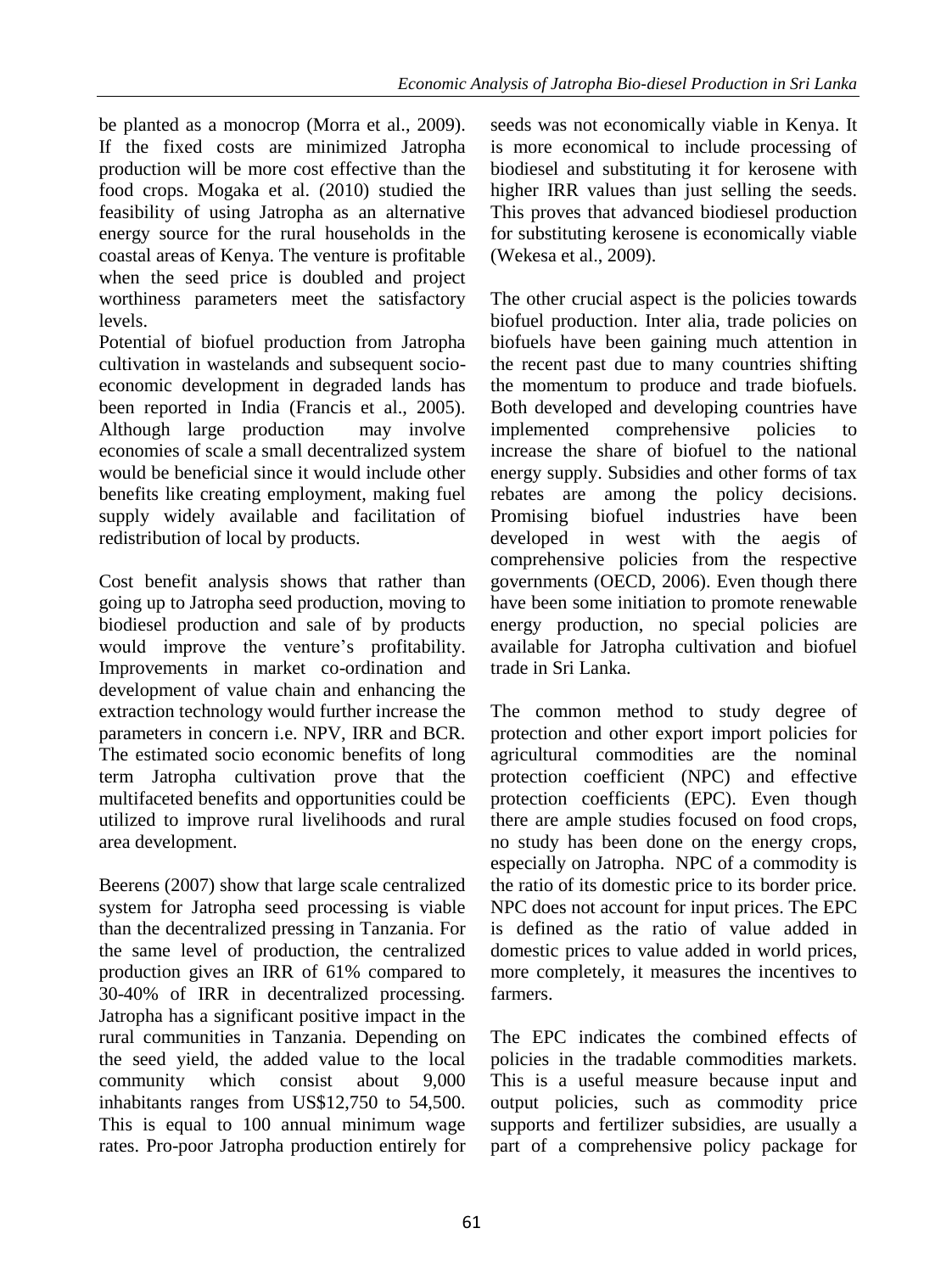farmers (Conway and Bale, 1988). The EPC is crucial to producers since, it indicates the degree of protection provided to domestic production of import-competing goods. The EPC measure has been widely used both by governments to determine the level of protection to provide to domestic industries and by international organizations such as the World Bank (Elbehri and McDougall, 1998). Socioeconomic benefits of Jatropha have been also extensively studied by some authors (Francis et al., 2005).

## **2.1 Sri Lankan Context**

Biomass (47%), hydropower (8%) and petroleum (45%) are the main sources used for energy generation in Sri Lanka (UNESCAP, 2008). All petroleum products are imported. Increasing amount of biomass is also commercially grown and added. The average import price of crude oil (cif) of an average of US\$108.59 a barrel in 2011, a 36% increase compared to the previous year (CBSL, 2011). Sri Lankan energy sector experienced a hit back when the international oil prices went up and the hydro power generation dropped due to unfavourable weather conditions. Total oil import bill increased by 58% to US\$4.8 billion in 2011.

Domestic retail prices for fuels were increased twice by Rs.24, Rs.11, and Rs.20 for petrol, diesel and kerosene respectively by the end of 2011. Sri Lanka Sustainable Energy Authority (SLESA) is looking at renewable energy sources to overcome this crisis. It expects to increase the share of renewable energy to generate power to 10% in 2015 and 20% by end of 2020. Investments have been made to generate solar energy and biomass energy (CBSL 2011).

This paves the path to look at alternative energy sources without sacrificing the food security of Sri Lanka. Thus, Jatropha biodiesel can be a viable option and research on Jatropha biodiesel could bring potential benefits to the society.

## **3. PROTECTION ENVIRONMENT FOR JATROPHA SEED PRODUCTION AND BIODIESEL PRODUCTION**

The degree of protection was measured using Nominal Protection Rates (NPR) and Effective Protection Rates (EPR).

$$
NPR = (NPC - 1) \times 100
$$
  
Where, 
$$
NPC = \frac{P_i^d}{P_i^w}
$$
 and

$$
EPR = (EPC - 1) \times 100
$$

Where,

$$
EPC_i = \frac{P_i^d - \sum_{j=1}^k a_{ij} P_j^d}{P_i^w - \sum_{j=1}^k a_{ij} P_j^w}
$$

Where  $P_i^d$  = Domestic price of output *i*,  $a_{ij}$ =unit of tradable input j per unit of output *I,*  $P_j^d$  = Domestic price of tradable input *j*,  $P_l^W$  = Border price of output *I*,  $P_j^W$  = Border price of tradable input *j*.

The border price is defined as the price in the international market converted into local currency using an exchange rate. If the NPC > 1, domestic producers are receiving a higher price after the policy intervention, thus protected. A NPC  $> 1$ , the consumer has to pay higher price for the commodity in concern. If the NPC  $\langle 1 \rangle$  then the consumer gets a lower price and producer is discriminated. If the NPC  $= 1$ , then the level of protection is neutral. The producers and consumers are facing the same domestic prices which are equal to the border prices they would have faced without the policy intervention (Tshakok, 1990). An EPC >1, indicates positive incentive effects of commodity policy (subsidy) whereas an EPC < 1, shows negative incentives (a tax on farmers). EPC ignores the effects of transfers in the factor market and therefore do not reflect the full extent of incentives to farmers.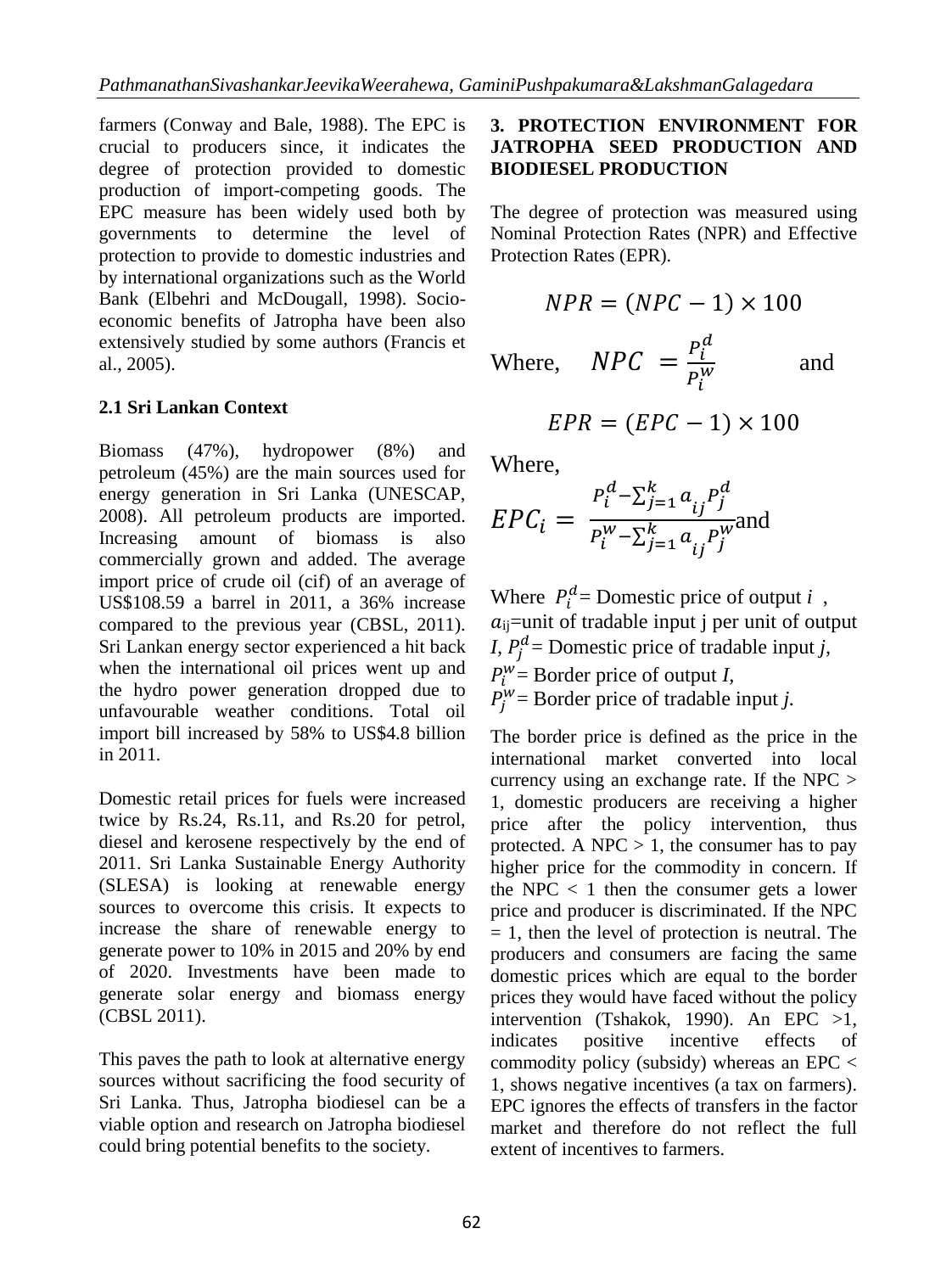The input output coefficients for Jatropha biodiesel production and world market prices were obtained from the Lele (2008). Tariff rates for the tradable inputs and world market prices for crude oil were obtained from the Central bank annual report 2011.The relevant tariff data for tradable goods were calculated using the tariff calculator of the Sri Lanka customs. They include Customs Duty, Port and Airport Development Levy (PAL 5%), Value Added Tax (VAT 12%), Excise Duty (20%), Social and Responsibility Levy (SRL 1.5%), and Nations Building Tax (NBT 1%). The data and data sources are depicted below in Table 1.

**Table 1.** Data and Data Sources

| Data             | <b>Value</b>     | Unit           | <b>Source</b> |
|------------------|------------------|----------------|---------------|
| Labour           | 515              | Rs/man day     | Kahawat       |
|                  |                  |                | te            |
|                  |                  |                | Plantatio     |
|                  |                  |                | n, 2011.      |
| Fertiliser       | 26               | Rs/kg          | GOSL,         |
|                  |                  |                | 2011.         |
| Manure           | 5,000            | Rs/lorry load  | DOA,          |
|                  |                  |                | 2008.         |
| Capital          | 11,850           | R <sub>S</sub> | Jatropha      |
| cost             |                  |                | World,        |
|                  |                  |                | 2010.         |
| Oil              | 3.9              | $Rs$ (mn)      | Jatropha      |
| extractor        |                  |                | World,        |
|                  |                  |                | 2010.         |
| Other            | 5,924            | R <sub>S</sub> | Jatropha      |
| inputs           |                  |                | World,        |
|                  |                  |                | 2010.         |
| <b>Biodiesel</b> | $\overline{6.2}$ | $Rs$ (mn)      | Jatropha      |
| processor        |                  |                | World,        |
|                  |                  |                | 2010.         |
| Operation        | 233,549          | Rs             | Jatropha      |
|                  |                  |                | World,        |
|                  |                  |                | 2010.         |
| Methanol         | 2.56             | Rs/kg          | Jatropha      |
|                  |                  |                | World,        |
|                  |                  |                | 2010.         |
| Sodium           | 7.68             | Rs/kg          | Jatropha      |
| Hydroxide        |                  |                | World,        |
|                  |                  |                | 2010.         |
| <b>Biodiesel</b> | 82.22            | Rs/1           | Jatropha      |
|                  |                  |                | World,        |
|                  |                  |                | 2010.         |
| Fossil           | 84               | Rs/1           | CBSL,         |
| Diesel           |                  |                | 2012.         |

| Insurance        | 20    | $\%$          | Keyser,     |
|------------------|-------|---------------|-------------|
|                  |       |               | 2006.       |
| Unloading        | 3,300 | $\rm Rs$      | Hemas       |
| Capital          |       |               | Internatio  |
|                  |       |               | nal         |
|                  |       |               | Freight     |
|                  |       |               | Pvt Ltd     |
|                  |       |               | 2010.       |
| Unloading        | 6     | $\frac{0}{0}$ | Keyser,     |
| Chemical         |       |               | (2006).     |
| Transport        | 50    | $\frac{0}{0}$ | Fernand     |
| - Manure         |       |               | o, 2010.    |
| Transport        | 36    | $\%$          | Keyser,     |
| and              |       |               | (2006).     |
| Margin           |       |               |             |
| Duties and taxes |       |               |             |
| Fertilizer       | 72.36 | $\%$          | <b>CBSL</b> |
|                  |       |               | 2011, Sri   |
|                  |       |               | Lanka       |
|                  |       |               | Customs     |
| Capital          | 68    | $\frac{0}{0}$ | <b>CBSL</b> |
|                  |       |               | 2011, Sri   |
|                  |       |               | Lanka       |
|                  |       |               | Customs     |
| Chemical         | 53.65 | $\frac{0}{0}$ | CBSL        |
|                  |       |               | 2011, Sri   |
|                  |       |               | Lanka       |
|                  |       |               | Customs     |
| Diesel           | 11    | $\frac{0}{0}$ | <b>CBSL</b> |
|                  |       |               | 2011, Sri   |
|                  |       |               | Lanka       |
|                  |       |               | Customs     |
| <b>Biodiesel</b> | 11    | $\frac{0}{0}$ | <b>CBSL</b> |
|                  |       |               | 2011, Sri   |
|                  |       |               | Lanka       |
|                  |       |               | Customs     |

Table 2 shows the tradable inputs used in the process of biodiesel production and their respective factor shares. The last column depicts the output of each production level.

Machinery costs amounts for higher cost to produce a litre of biodiesel. Presently fertilizer has been subsidized for all crops at the rate of Rs. 1,200 for unmixed 50 kg fertilizer bag (i.e. Rs 24/kg). Rs. 1,300 for mixed fertilizer (i.e. Rs 26/kg) and for paddy it is given for Rs. 350 per 50 kg bag (Rs 7/kg). Thus, for Jatropha it is given at the subsidy rate of 72.36%.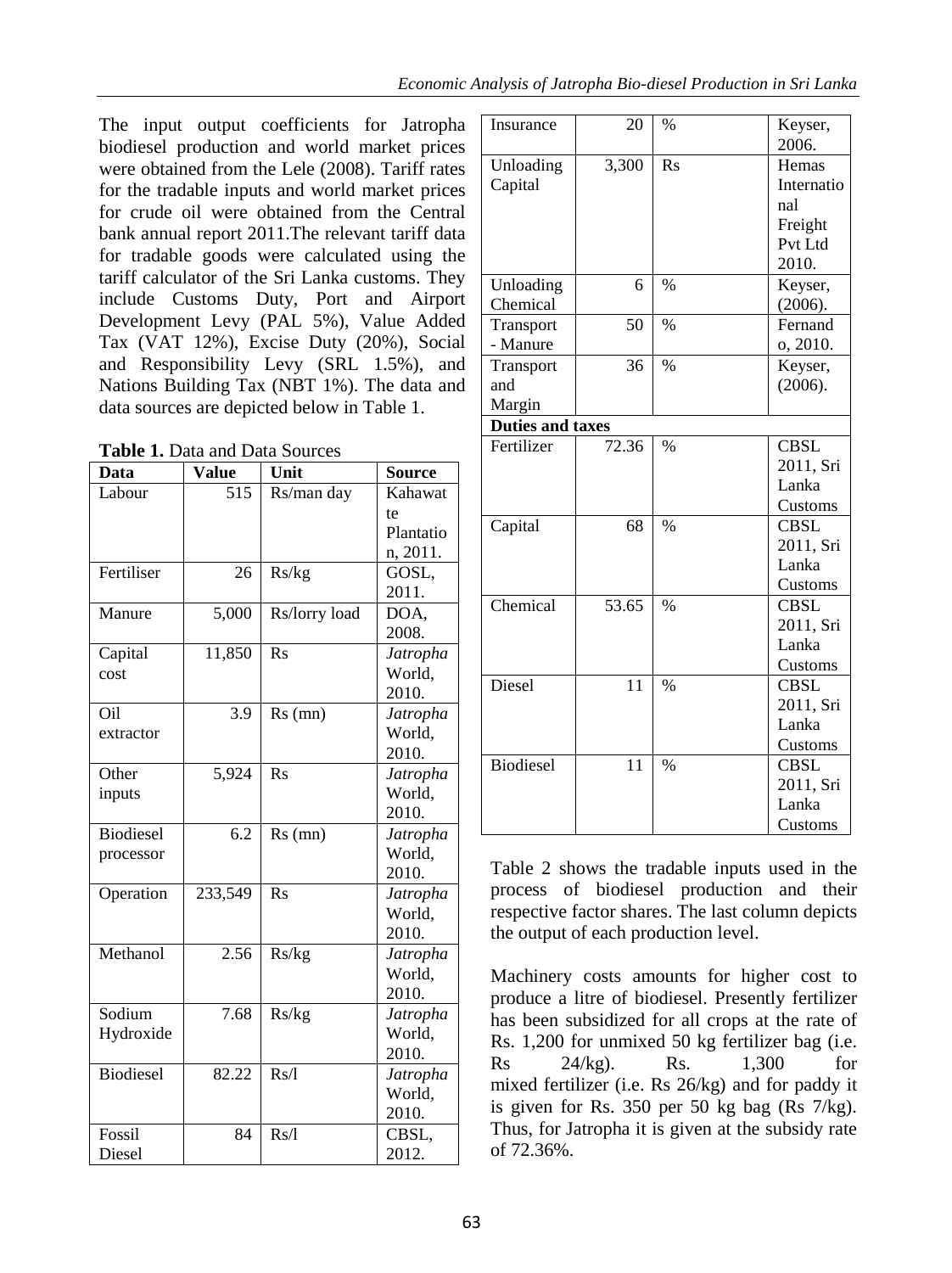#### **3.1 Protection Coefficients**

Nominal and Effective protection coefficients reveal the level of protection an industry is receiving in the country with reference to the world market conditions and they provide a direction of the host countries policy orientation.

Table 3 depicts the NPC values for Biodiesel production at the border level and local market price level. NPR measures the trade protection on output. Local producers enjoy a protection of 86%, 85%, and 47% respectively for Seed, Oil, and biodiesel production of Jatropha. This indicates on average the barriers to seed, oil, and biodiesel imports of Jatropha hold the domestic price at 86%, 85%, and 47% above the import price and this is a positive protection to producers at the expense of consumers who have to pay a higher domestic price. Even inside the border the producers are protected at 50% and 11% for seed and oil, and biodiesel, respectively.

**Table 2:** Tradable goods and factor shares according to level of Jatropha production

|                  | Tradable     | Factor | Final            |
|------------------|--------------|--------|------------------|
| Activity         | <b>Items</b> | Share  | Product          |
| Jatropha         |              |        | Jatropha         |
| Cultivation      | Fertiliser   | 0.018  | Seeds            |
| Jatropha         |              |        | Straight         |
| Oil              |              |        | Jatropha         |
| Extraction       | Machinery    | 0.64   | Oil              |
|                  | Machinery    | 1.024  |                  |
| <b>Biodiesel</b> |              |        |                  |
| Production       | <b>KOH</b>   | 0.008  | <b>Biodiesel</b> |
|                  | Methanol     | 0.003  |                  |

Source: Author's calculations

**Table 3:** NPC and NPR Values inside the border and at local market prices

| Stage                       | Inside the Border | Local<br>Market |
|-----------------------------|-------------------|-----------------|
| Jatropha Seed<br>Production | $1.50(50\%)$      | 1.86(86%)       |

| Jatropha Oil<br>Extraction     | 1.49 (49%)   | 1.85 (85%) |
|--------------------------------|--------------|------------|
| <b>Biodiesel</b><br>Production | $1.11(11\%)$ | 1.47 (47%) |

Source: Author's calculations, \*NPR values are within parenthesis

**Table 4:** EPCs for different production levels

| Stage            | Inside the | Local       |  |
|------------------|------------|-------------|--|
|                  | Border     | Market      |  |
| Jatropha Seed    | 1.49 (49%) | 1.90 (90%)  |  |
| Jatropha Oil     | 1.68(68%)  | 2.28(128%)  |  |
| <b>Biodiesel</b> | 1.68 (68%) | 2.28 (128%) |  |
| .<br>$\sim$      | . .        |             |  |

Source: Author's calculations, \*EPR values are within parenthesis

EPC measures the degree of protection on both output and input. EPC has to be calculated to grab the effects of trade policies on tradable inputs. Thus, trade policies like taxes and subsidies to inputs will be also accounted in EPC. Table 4 presents the EPC values for different levels of biodiesel productions at the border and at local market. Within the border of Sri Lanka, seed, oil, and biodiesel, all three are protected around 50%, 68%, and 68% above the CIF price, respectively. For seed protection at local market, input fertilizer is subsidized at 73% below the world market price. It derives an EPR of 90% for seed production which implies an incentive for producers. Further, Jatropha oil and biodiesel is protected 128% above the CIF price, giving a clear protection for local Jatropha producers. Since all the EPC values are above unity this industry is effectively protected against imports. Even though, tradable inputs are taxed, the output's tariff rate is higher than the tariff on tradable inputs. Thus, effective protection for Jatropha is high.

#### **4. FINANCIAL AND ECONOMIC BENEFIT COST ANALYSIS OF JATROPHA SEED PRODUCTION AND BIODIESEL PRODUCTION**

Project worthiness was assessed using few key indicators, viz. net present value, internal rate of return and benefit cost ratio of the project.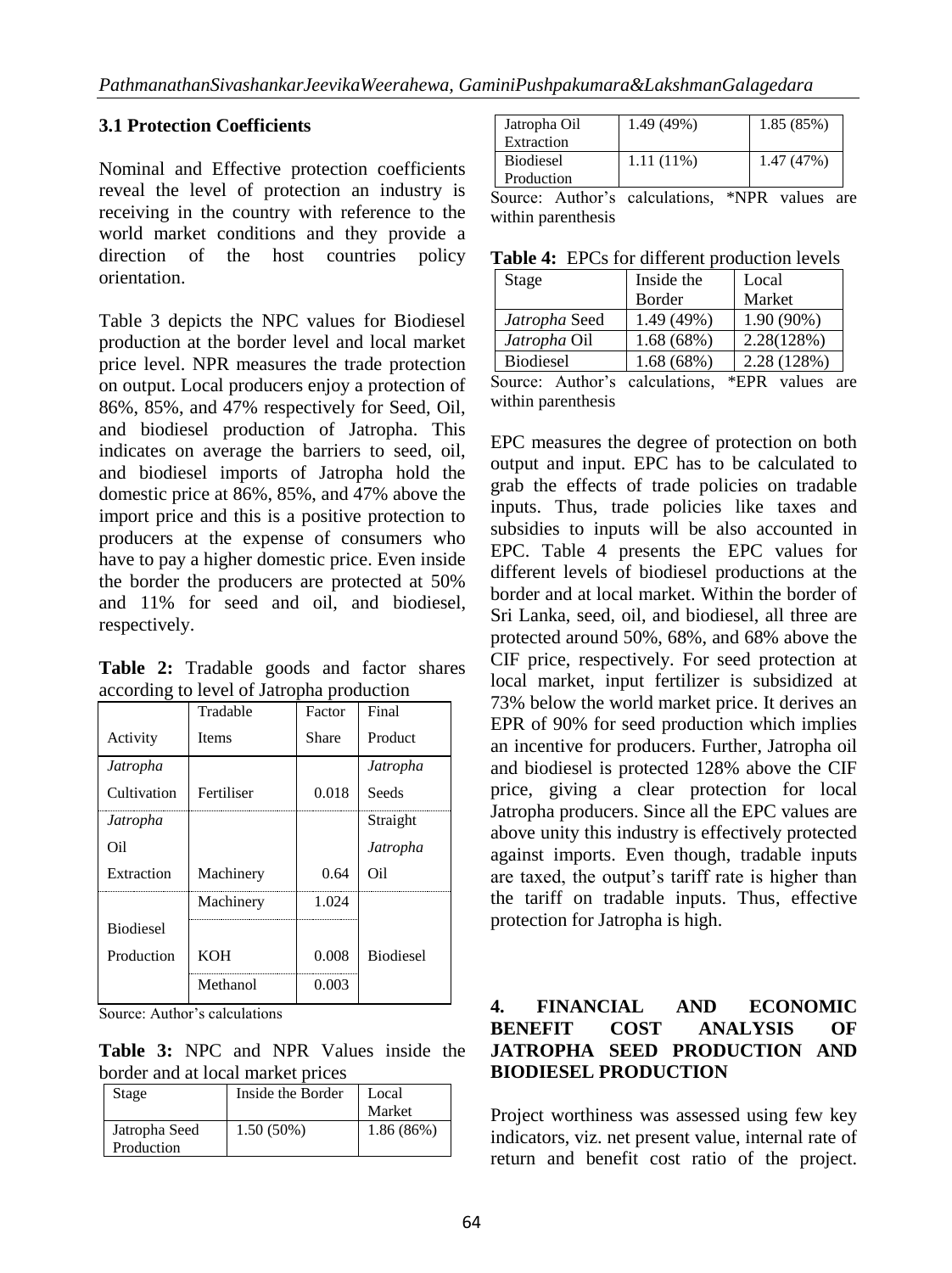These three are the most commonly used indicators to measure the project worthiness and has been used in many feasibility studies of Jatropha biodiesel production. Net present value is computed by finding the difference between the present worth of benefit stream less the present worth of cost stream.

$$
NPV = \sum_{i=1}^{n} \frac{R_i - C_i}{(1+r)^n}
$$

Where,  $\text{Ri} = \text{Gross Return of the ith year}$ ,

 $Ci = Cost$  incurred in ith year,  $n = Planning$ period

Benefit to Cost Ratio (BCR) is the ratio of present worth of benefit stream to present worth of cost stream. The investment is said to be profitable when the BCR is one or greater than 1. This method is widely used in economic analysis and not in private investment analysis.

$$
B/CRatio = \frac{\sum PVB}{\sum PVC}
$$

Where, *PVB* = Present Value Benefit, and *PVC =* Present Value Cost

Internal Rate of Return (IRR) is the discount rate which just makes the NPV of the cash flow equal zero. It represents the average earning power of the money used in the project over the project life. It is also called yield of the investment. Jatropha cultivation and biodiesel extraction project was considered to be continued for 20 years. Capital equipments were depreciated at the end of each year by 5% and considered no salvage value at the end of 20th year. The cost components included all the activities from land preparation to seed cultivation, oil extraction, and biodiesel tranesterification. The cost of producing a planting material (i.e. a cutting or seedling) was assumed as Rs. 35. During the first year, 2500 plants were assumed to be planted per hectare and 500 plants were considered to be necessary for replanting. In total 100 plants were allocated for one man-day and 25 and 5 man-days/ha

were estimated during the first and second year, respectively. In the first instance, a cost-benefit analysis was conducted under assumed technical production parameters. The considered technical parameters are, a) 1.33 kg/plant/year, b) 30% biodiesel extraction, c) 2 m x 2 m spacing, d) 20 years of crop lifespan, e) 10.5% discount rate, f) Rs. 120/l of biodiesel price, g) Full wage rate i.e. Rs. 515. Income components were mainly biodiesel and byproduct sales.

Project worthiness was assessed by estimating NPV, IRR and BCR. At next, key variables were identified from the earlier CBA and they were altered at feasible levels to conduct a sensitivity analysis. This analysis was done in two scenarios. At first scenario it was with fully hired labour and the second was with half of the labour requirement replaced by family labour. Key variables chosen for the sensitivity analysis are, I) seed yield (1.33 and 2.00 kg/plant/year), II) by products (with and without scenario), and III) hired labour versus Family labour. Finally worthiness of the each project was assessed and compared with the baseline data.

Table 5 depicts the Project worth measures both in terms of financial and economic analysis terms. Since economic benefits are high due to CDM opportunities in this project the economic analysis is more feasible than financial analysis. With full wage level all the scenarios are feasible except the baseline scenario. At benchmark level, a negative NPV is obtained with a unit BCR and 10% IRR. This level is not feasible in financial terms. In economics term, the project is worth as NPV reaches LKR 18mn with 21% higher returns (BCR 1.21) and 16% of IRR. The considered discount rate is 10.5%. For a 147 ha Jatropha plantation around 200 man days of employment is generated in the first year and 50 man days are generated from the second year onwards. Thus totally 1150 man days of employment is generated by this project. Moreover, income generation from CO2 reduction per year for a hectare is around LKR 4024. For the total project period the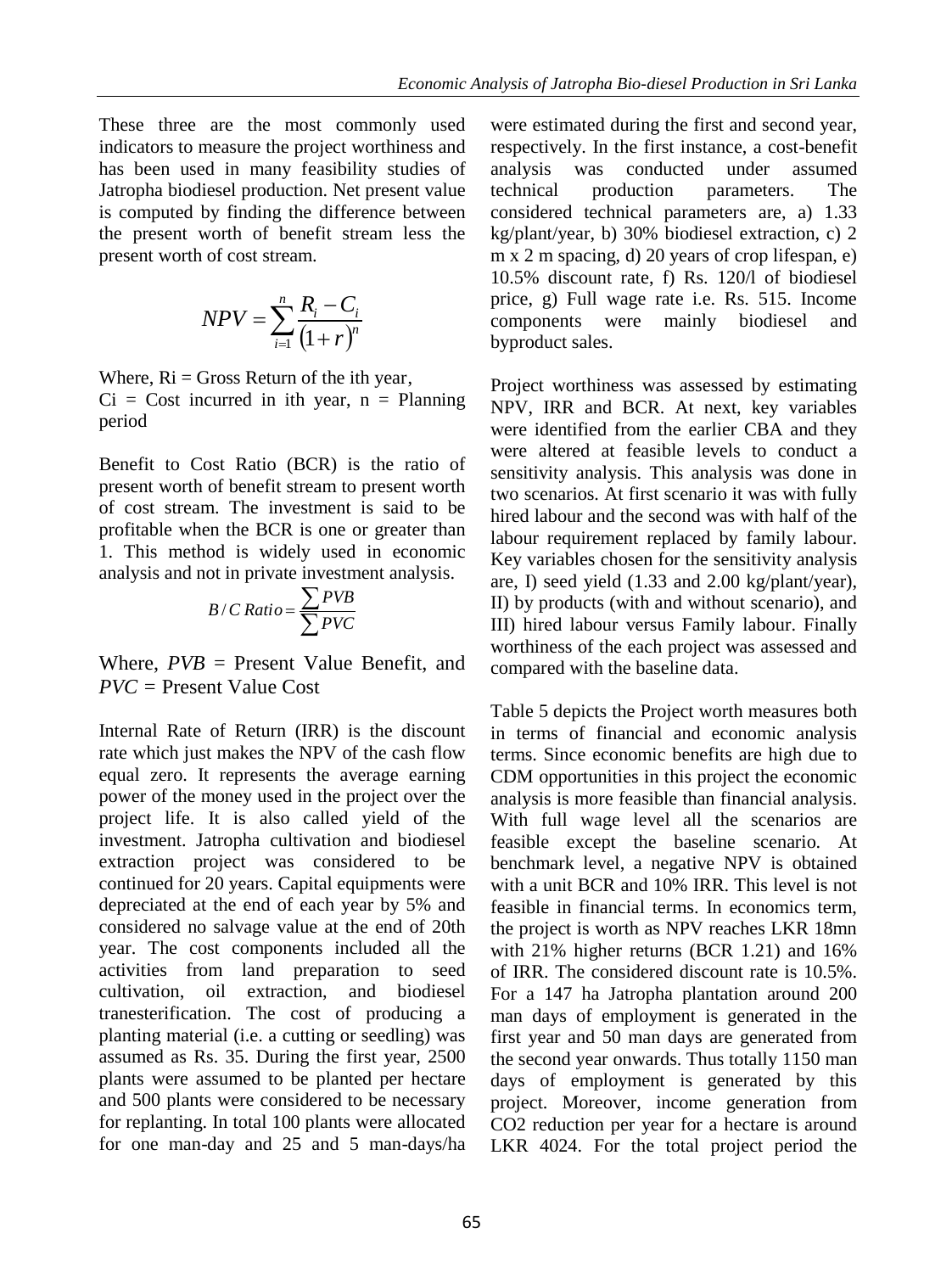income from CO2 reduction amounts to LKR 11,829,825. The all the other scenarios show that the project is worthwhile with sufficient NPV, BCR and IRR. Since there are less environmental damage and more environmental benefits, those will be accounted for the benefits in the economic analysis. Thus, economic analysis exceeds the financial analysis.

Cost benefit analysis has been used in other studies related to Jatropha Biodiesel production. However their results do not show a favourable scenario. Studies extending to economic cost benefit analysis are scarce. Van Eijck et al. (2012) concludesJatropha Biodiesel production incurs higher costs than conventional diesel. Further resource extansive cultivation yields less returns due to poor resource inputs. Another study by Van Eijck et al. (2013) finds that until better varieties and techniques are developed Jatropha biodiesel production will only be limited to poor and disadvantaged areas. Poor and unreliable yiled is a major problem in Jatropha. Cynthia and Teong (2011), Mogaka et al. (2012), Nevase et al. (2012) also pinpoints the critical issues in this Jatropha venture. They highlight the issue that availability of data and assumptions play a major role in cost benefit analysis. The reliability of the analysis depends on the accurate estimations and the expected cash flows. Starting from accurate yield estimations to expected environmental benefits all have to be accurately identified.

A similar analysis by Mogaka et al. (2012) finds Jatropha venture is not feasible in Kenya given the current institutional setup. In Most of the studies, the analysis is too early or the Jatropha plantations have just being established. Some have failed to prodcue expected yield returns. Given the reality, in this analysis, it will be important to obtain higher yeilds and higher oil content in the Jatropha seed.

Since the venture is domestically protected against imports farmers will not have a competition. But the competing resource like labor would be crucial as this will be drawn from the existing labor markets. Since other countries have also heavily protected the agriculture sector it would be difficult to export the product. The current trend has been a fluctuation of conventional diesel prices and it is being kept high due to the higher tax rate being implemented. So for Jatropha biodiesel to be marketable it has to be below the market price of diesel. But the current trends in diesel are that prices are declining after 2012. It will be difficult to produce biodiesel when diesel prices are kept low.

**Table 5:** NPV, BCR, and IRR values for Jatropha Biodiesel Production

|                            |                                   | Financial<br>Analysis     |                   | Economic<br>Analysis      |                            |
|----------------------------|-----------------------------------|---------------------------|-------------------|---------------------------|----------------------------|
|                            |                                   | Biodiesel &<br>By Product | Biodiesel<br>only | Biodiesel &<br>By Product | Biodiesel<br>$\text{only}$ |
|                            | $\ensuremath{\mathbf{NP}}\xspace$ | 49.33                     | 26.66             | 59.3                      | 30.84                      |
|                            | V                                 | mn                        | mn                | mn                        | mn                         |
| High<br>Yield/Half<br>wage | $B\overline{C}$<br>R              | 1.48                      | 1.26              | 1.60                      | 1.31                       |
|                            | <b>IRR</b>                        | 0.19                      | 0.16              | 0.20                      | 0.17                       |
|                            | NP                                | 36.9                      |                   | 41.77                     | 18.98                      |
|                            | V                                 | mn                        | $18 \text{ mm}$   | mn                        | mn                         |
| Low<br>Yield/Half<br>Wage  | BC<br>$\mathbb{R}$                | 1.41                      | 1.20              | 1.47                      | 1.21                       |
|                            | <b>IRR</b>                        | 0.18                      | 0.15              | 0.19                      | 0.15                       |
|                            | NP                                | 66.94                     | 44.5              | 98.25                     |                            |
|                            | V                                 | mn                        | mn                | mn                        | 71.7 mn                    |
| High Y/Full<br>wage        | $B\overline{C}$<br>$\mathbb{R}$   | 1.79                      | 1.53              | 2.72                      | 2.25                       |
|                            | <b>IRR</b>                        | 0.20                      | 0.18              | 0.25                      | 0.24                       |
| Low Y/Full<br>Wage         | NP                                | 24.4                      | $-0.4$            |                           |                            |
|                            | V                                 | mn                        | $mn *$            | 42 mn                     | 18.5 mn                    |
|                            | $\rm BC$<br>R                     | 1.23                      | 1.00              | 1.47                      | 1.21                       |
|                            | <b>IRR</b>                        | 0.16                      | 0.10              | 0.20                      | 0.16                       |

Source: Author's calculations, \*benchmark scenario, NPV in Rs.

## **5. CONCLUSION**

The findings of the present study in terms of nominal and effective protection to the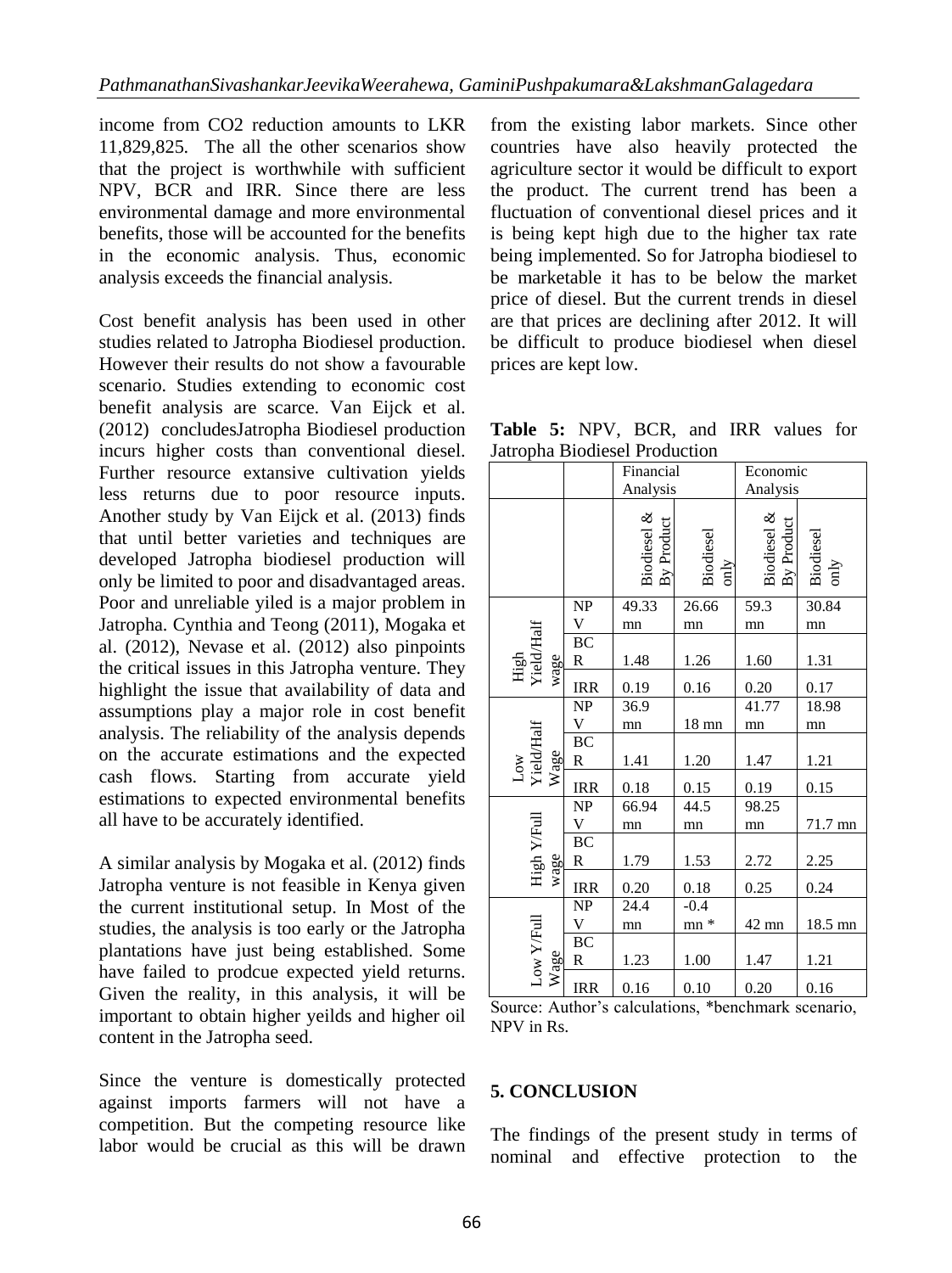Jatrophabiodiesel industry conclusively suggests that the manufacturing of biodiesel in Sri Lanka, under the current trade regime, will be import substitution oriented, and the current additional tariffs involved makes Sri Lanka more protected against imports even though trade liberalization has occurred literally. Further if the production cost is high then the government will have to subsidize it. There are practical limitations to produce Jatropha biodiesel in par with the conventional diesel price at local market. Thus, it has to be used as an additional income earning crop to rural households. If the NPC to be used as a policy structure, and there by other changes within the market, the domestic and border prices used must represent the price values of the decision makers actually would have encountered in the real situation before and after the intervention. Production incentives introduced by the trading governments, exchange rates, and input pricing policies are of interest to trade economist and EPC is the commonly accepted gauge to measure level of protection. Despite the shortcomings EPC's are widely used to get the gist of the trade policies in concern. Production incentives introduced by the trading governments, exchange rates, and input pricing policies are of interest to trade economist and EPC is the commonly accepted gauge to measure level of protection. A general equilibrium approach to measure the EPC's would be more comprehensive and indicative about a policy rather than using a partial equilibrium approach. Despite given the shortcomings EPC's are widely used to get the gist of the trade policies in concern.

The results of cost benefit analysis reveal that the Jatropha production for biodiesel is financially and economically feasible in Sri Lanka given the favourable yields of the plant. Further, a support from the government would help to establish a Jatropha supply chain. However the literature suggests that cross country experiences in Jatropha cultivation cannot be shared and vary depending on the host country climate, management and varieties.

From the government's perspective, it has to propose a comprehensive policy package that would cater to both the producers and consumers. It is crucial for the government to actively get involved in harnessing the opportunities created by the introduction of renewable bio-energy in order to remove the adverse effects created to the stakeholders. Improvement of technology, developing international and national technical and commercial information flow, development of markets and creating land availabilities are some areas government needs to pay immediate attention.

## **ACKNOWLEDGEMENT**

Financial assistance given by National Science Foundation of Sri Lanka (RG/2009/Biofuel 002) is acknowledged.

## **REFERENCES**

BEERENS P. Screw-pressing of Jatropha seeds for fuelling purposes in less developed countries. Unpublished thesis. Masters in Sustainable Energy Technology, Eindhoven Energy Technology, Eindhoven, The Netherlands. 2007.

CENTRAL BANK OF SRI LANKA. Annual Report 2011, Colombo, Sri Lanka. 2012.

CONWAY PJ, BALE M. Approximating the effective protection coefficient without reference to technological data. The World Bank Economic Review.1998; 2(3): 349-63.

CYNTHIA OB, TEONG LK. Feasibility of Jatropha oil for biodiesel: Economic Analysis. World Renewable Energy Congress, Linkoping, Sweden. 8-13th May, 2011.

ELBEHRI A, MCDOUGALL RA. Data base summary: effective rates of protection. In McDougall RA, Elbehri A, Truong TP, editors. Global trade assistance and protection: The GTAP 4 database. Center for Global Trade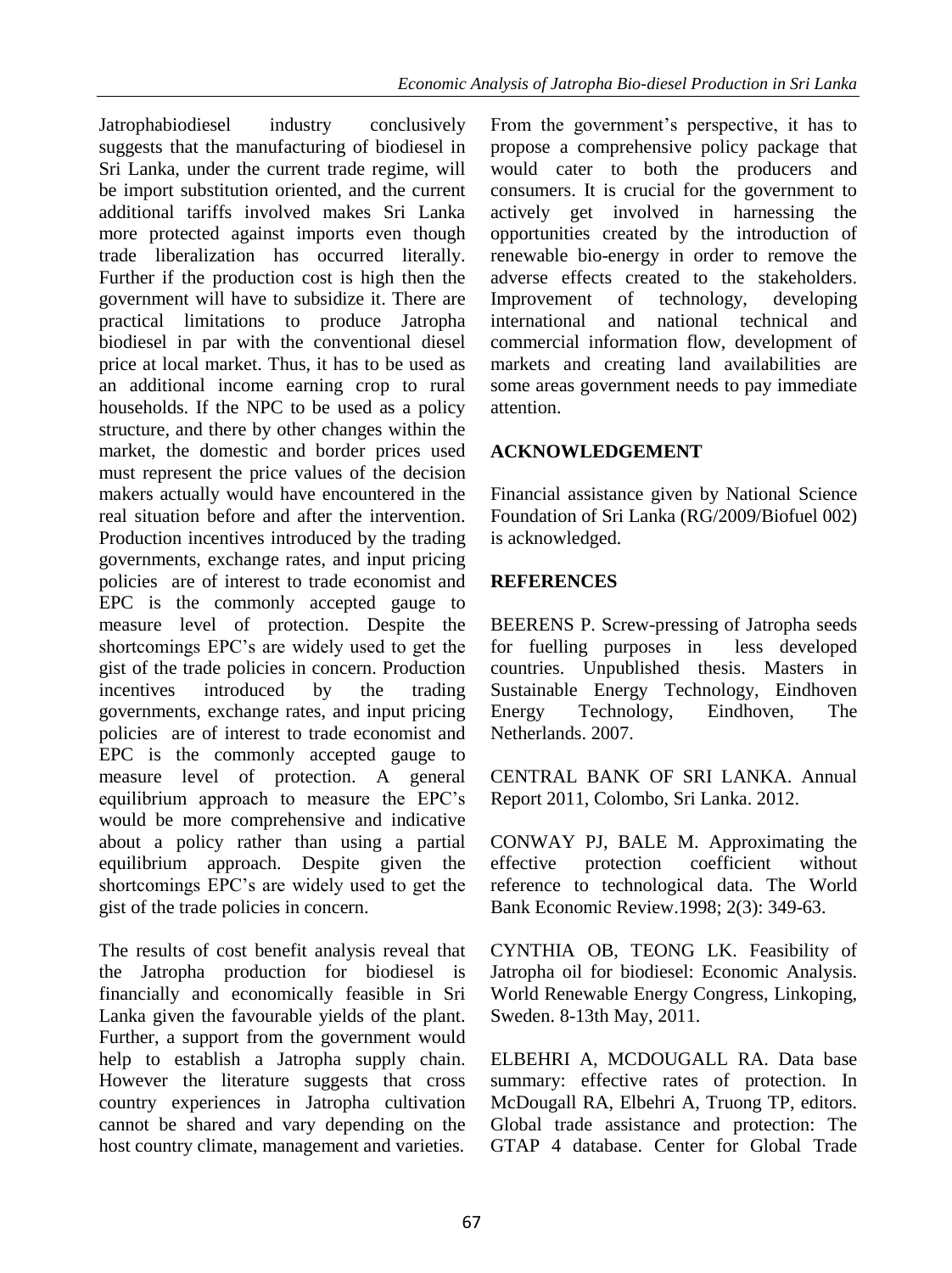Analysis, Purdue University.1998.http://www.gtap.agecon.purdue .edu/databases/v4/v4\_doco.asp. Accessed 11 June 2011.

EIJCK J VAN, SMEETS E, FAAIJ A. The economic performance of Jatropha, Cassava and Eucalyptus production systems for energy in an East African smallholder setting. GCB Bioenergy 2012;4:828-845.

EIJCK J VAN, COLTHOFF JR, ROMIJN H, HEIJNEN S, RUIJTER F, JONGSCHAAP R. Jatropha sustainability assessment, data from Tanzania, Mali & Mozambique. Commissioned by NL Agency. 2013.

FERNANDO NI, NILMINI S. Does simple marketing techniques applicable to farm gate level of up-country vegetables? A case for Welimada area, Badulla district. International Conference on Business & Information. Faculty of commerce & management studies. University of Kelaniya, Sri Lanka. 2010.

FRANCIS G. EDINGER R. BECKER K. A concept for simultaneous wasteland reclamation, fuel production, and socioeconomic development in degraded areas in India: Need, potential and perspectives of Jatropha plantations. Natural Resource Forum. 2005; 29: 12-24.

RAJAGOPAL R. Best Practices for Long-term Jatropha Development. Position paper published by KnowGenix. 2008.

LELE S. Economics of Jatropha production 2008. http://www.svlele.com. Accessed 11 Jan 2011.

MOGAKA VM, MIYUKI I, MBATIA OLE, NZUMA J. Reality or romantism? potential of Jatropha to solve energy crisis and improve livelihoods. 48th Agricultural Economists Association of South Africa Conference, Cape Town, South Africa, Sep 19-23, 2010. http://ageconsearch.umn.edu/bitstream/97056/2/

86.%20Jatropha%20in%20Kenya.pdf. Accessed 27 Jan 2011.

MOGAKA VM. MBATIA OLE. JONATHAN N. Feasibility of Biofuel Production in Kenya: The Case of Jatropha. International Association of Agricultural Economists (IAAE) Triennial Conference, Foz do Iguaçu, Brazil, 18-24 August, 2012.

MORRA V, IIYAMA M, NZUMA J, MUNSTER C, MBATIA OLE, HUNSBERGER C. Food or Jatrophacurcas for biodiesel production? A cost benefit analysis in Kwale district. 2009. http://www.devstud.org.uk/aqadmin/media/uplo ads/4ab7932aef52a\_12-mogaka-dsa09.pdf. Accessed on 27 Jan 2011.

NEVASE SS, GADGE SR, DUBEY AK, KADU BK. Economics of biodiesel production from Jatropha oil. Journal of Agricultural Technology. 2012; 8(2): 657-662.

OECD. Agricultural market impacts of future growth in the production of biofuels. working party on agricultural policies and markets, committee for agriculture, directorate for food, agriculture and fisheries, Organisation for Economic Co-operation and Development, AGR/CA/APM(2005)24/FINAL. 2006.

PUSHPAKUMARA DKNG, GUNASENA, HPM, SINGH VP. Jatropha (Jatrophacurcas L.): A potential biodiesel crop for Sri Lanka. The World Agroforestry Centre, South Asia Office, New Delhi, India and National Multipurpose Tree Species Research Network of Sri Lanka. 2008.

TOMOMATSU Y, SWALLOW B. Jatrophacurcas biodiesel production in Kenya: economics and potential value chain development for smallholder farmers. Working paper No. 54, Nairobi, World Agroforestry Centre, 2007.